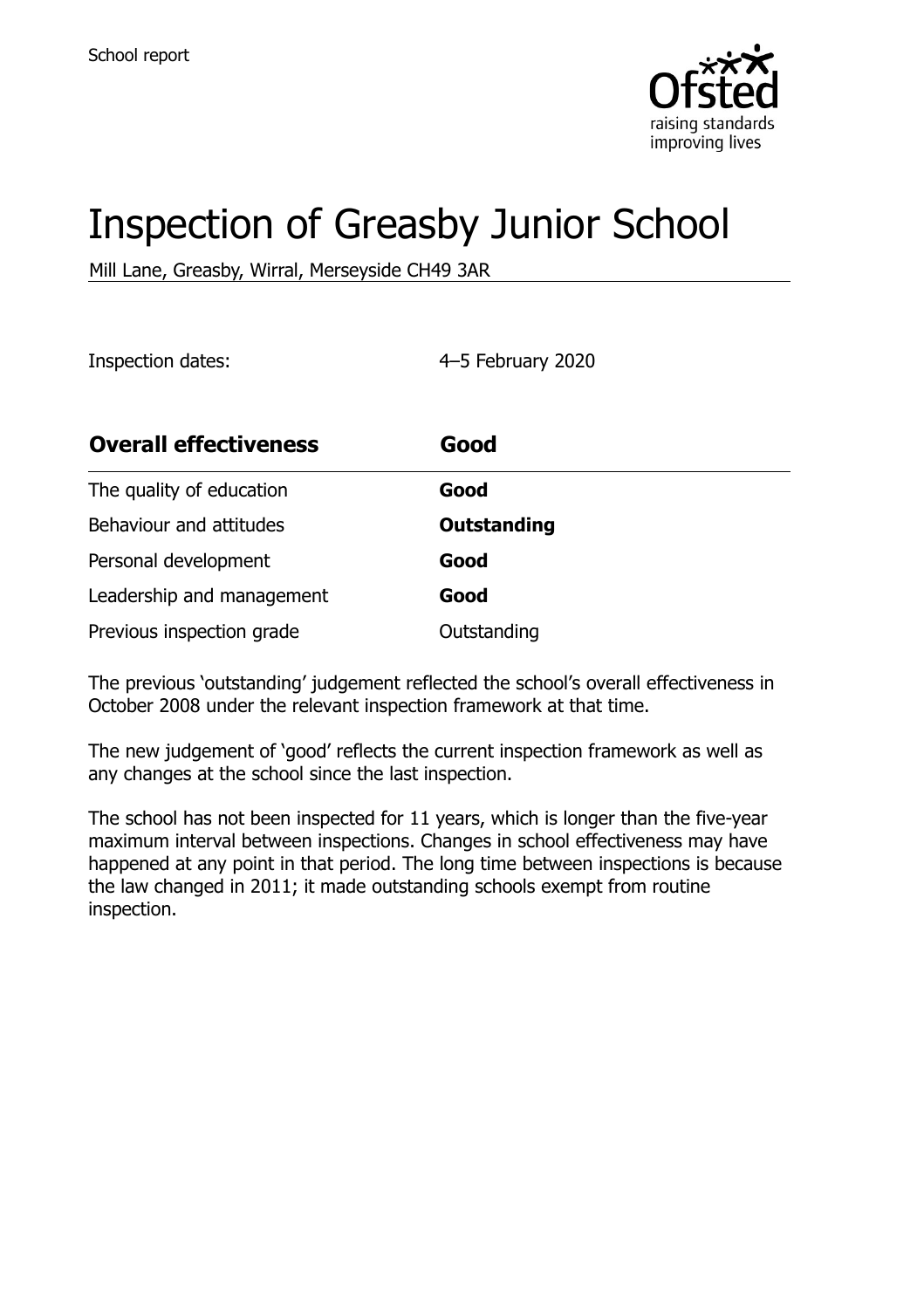

## **What is it like to attend this school?**

Pupils at Greasby Junior School are part of a welcoming and nurturing community. Pupils are happy and clearly enjoy school life. Their actions are well informed by 'the three Cs' of courtesy, care and consideration. Pupils make friends easily and are kind to one another.

The pupils that we spoke to were resounding in their praise for adults at the school. They feel safe because of the level of care and support that staff provide.

Pupils achieve well. They enjoy an engaging curriculum. There are high expectations in place for all pupils, including disadvantaged pupils and those with special educational needs and/or disabilities (SEND). Pupils with social, emotional and mental health (SEMH) needs are well supported to make sure that they are ready to learn.

Pupils' conduct is exemplary. Pupils told us that bullying is rare because staff tackle any incidents decisively. Pupils understand the effects of bullying well. They are respectful of others' feelings.

Pupils have a range of responsibilities. These include running activities at lunchtimes to add to the wide range of clubs that are on offer at the school.

#### **What does the school do well and what does it need to do better?**

Senior leaders and governors have a clear understanding of the strengths and weaknesses of the school. Governors question leaders well so that they have an accurate view of provision. Teachers are positive about the steps taken by leaders to reduce their workload.

In 2019, the progress and attainment of all pupils, including disadvantaged pupils and those with SEND, at the end of key stage 2 in reading, writing and mathematics were similar to those of other pupils nationally. Leaders quickly identify pupils' individual needs. They provide advice for staff on how to support pupils to achieve well.

In reading, leaders have improved the quality and range of the books that pupils read. Pupils are positive about reading because these books match their interests and abilities well. Staff are effective at extending the range of pupils' vocabulary. They consistently build on what pupils already know. This helps pupils to become increasingly expressive readers as they move through the school. Staff provide targeted support to help pupils to catch up if they have gaps in their knowledge of the sounds that letters make. Pupils use their phonics knowledge automatically to read fluently.

The strong focus on developing pupils' vocabulary has also helped improve pupils' writing. Leaders have mapped out clearly the punctuation and grammar skills that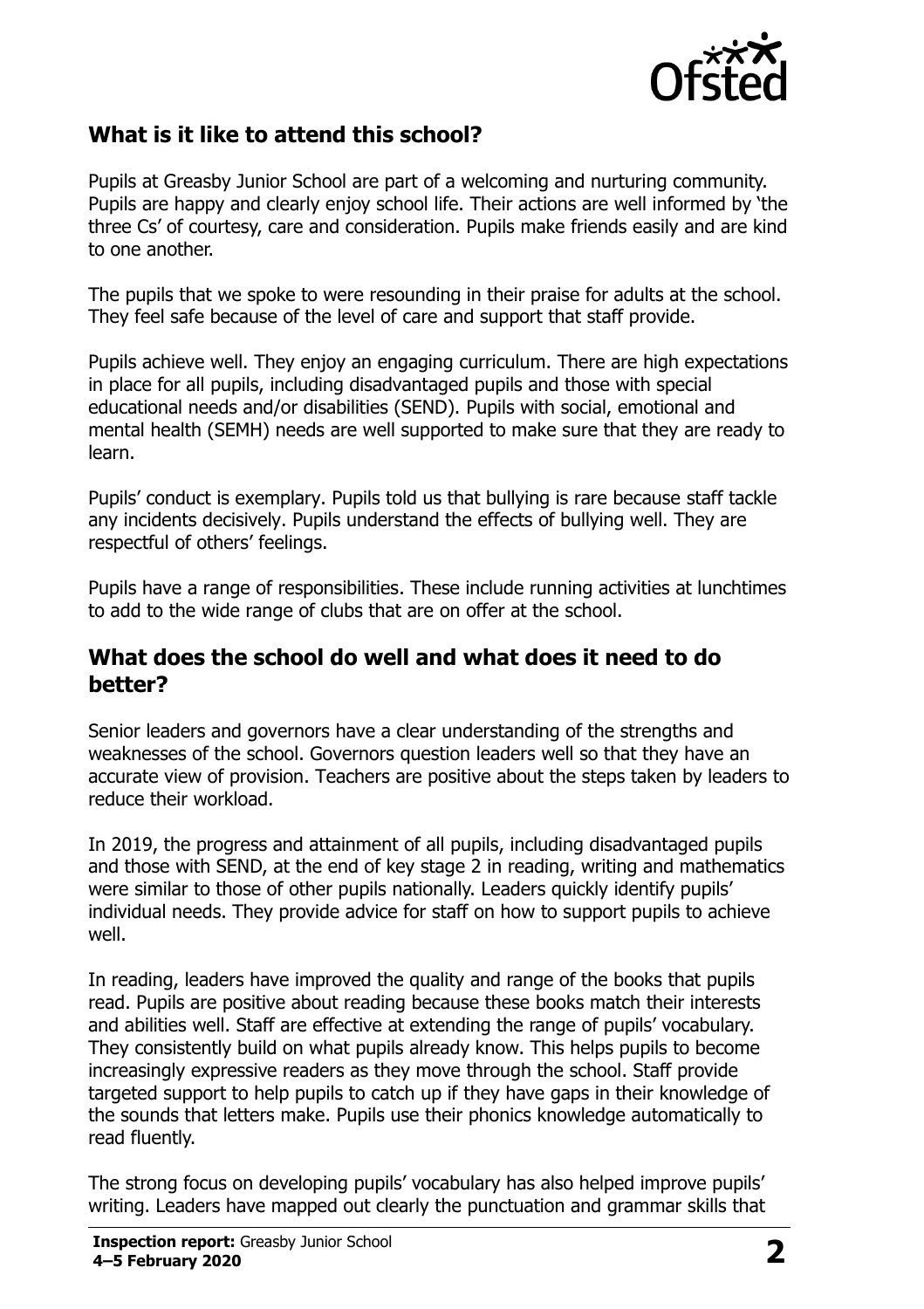

they want pupils to know. This ensures that pupils build on their prior learning well. Pupils use a range of vocabulary and punctuation to enrich the quality and complexity of their written work.

Leaders have taken effective action to improve pupils' progress in mathematics. There is now a highly structured approach to teaching mathematics. This builds well on pupils' prior learning. Pupils have opportunities to revisit their knowledge of different methods of calculation and apply these well to solve problems.

Senior leaders have ensured that the school's curriculum matches the national curriculum well. They have started to develop the role of subject leaders to improve the planning of the curriculum even further. Pupils achieve well in some subjects, such as science, physical education (PE) and computing. The leaders for these subjects have made good use of published materials to devise strong plans for pupils' learning. However, they have not had enough opportunities to check on the quality of education in their subjects.

In subjects such as history, geography and French, leaders have not provided staff with enough guidance on how to link learning between topics to build on pupils' prior knowledge. Leaders have not checked closely enough on how well pupils have remembered their learning. Pupils' recall of their learning varies between subjects because it is not reinforced often enough. This is also true of some aspects of pupils' personal development.

Pupils have a clear understanding of the school's values. They also have a wide range of opportunities to learn about their own culture and that of others. They do this through taking part in trips to museums, studying a range of different artists and learning about different faiths. However, pupils' recall of their work on British values and equalities is patchy. They remember some of their work well but find it difficult to recall other aspects in enough detail.

Parents, carers and pupils alike value the work of staff at the school. Attendance at the school is well above the national average. Pupils actively contribute to maintaining the strong positive ethos of the school. As peer mentors, they support other pupils to resolve any minor disputes at breaktimes. Pupils' behaviour at breaktimes and in lessons is excellent.

## **Safeguarding**

The arrangements for safeguarding are effective.

Leaders have put in place appropriate safeguarding training for staff to ensure that all adults are vigilant. The processes and procedures to follow are known well by staff if they have any concerns about a pupil's well-being. The special educational needs coordinator and the pastoral leader ensure that there is early help for pupils who have SEMH needs. They work well with other professionals to support pupils and their families.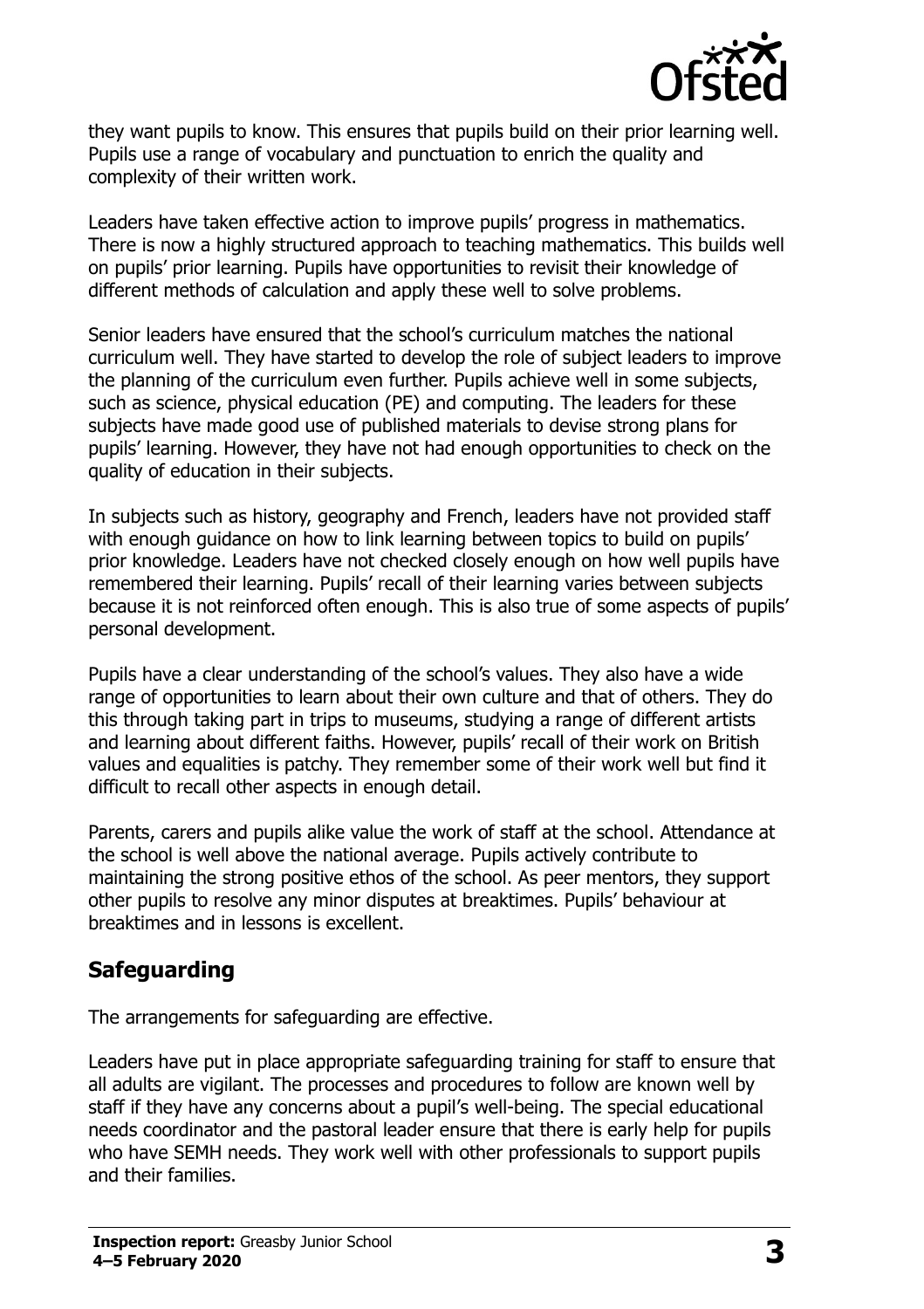

Pupils have a strong awareness of how to keep themselves safe, including when online.

## **What does the school need to do to improve?**

## **(Information for the school and appropriate authority)**

- Although the quality of education in the school is good, the curriculum planning for some subjects is stronger than for others. In subjects such as history, geography and French, the curriculum plans do not provide enough detail about how learning builds on what has come before. This means that pupils' recall of their learning is not consistently strong across subjects. Leaders should ensure that teachers plan more carefully to build on pupils' prior knowledge and to link learning across subjects so that pupils' learning is even more meaningful.
- Subject leadership is at an early stage of development. Curriculum leaders have not had the opportunity to check on how well staff are implementing curriculum plans so that pupils know and remember more. Subject leaders should check regularly on the quality of education in their subjects to ensure that pupils have remembered the essential learning that has been defined for each topic.
- Although pupils are well prepared for life in modern Britain, they forget some aspects of their learning in relation to equalities and British values. Leaders should ensure that pupils have opportunities to revisit and consolidate their learning in these areas so that they remember the main teaching points in more detail.

### **How can I feed back my views?**

You can use [Ofsted Parent View](http://parentview.ofsted.gov.uk/) to give Ofsted your opinion on your child's school, or to find out what other parents and carers think. We use Ofsted Parent View information when deciding which schools to inspect, when to inspect them and as part of their inspection.

The Department for Education has further quidance on how to complain about a school.

If you are the school and you are not happy with the inspection or the report, you can [complain to Ofsted.](http://www.gov.uk/complain-ofsted-report)

#### **Further information**

You can search for [published performance information](http://www.compare-school-performance.service.gov.uk/) about the school.

In the report, '[disadvantaged pupils](http://www.gov.uk/guidance/pupil-premium-information-for-schools-and-alternative-provision-settings)' refers to those pupils who attract government pupil premium funding: pupils claiming free school meals at any point in the last six years and pupils in care or who left care through adoption or another formal route.

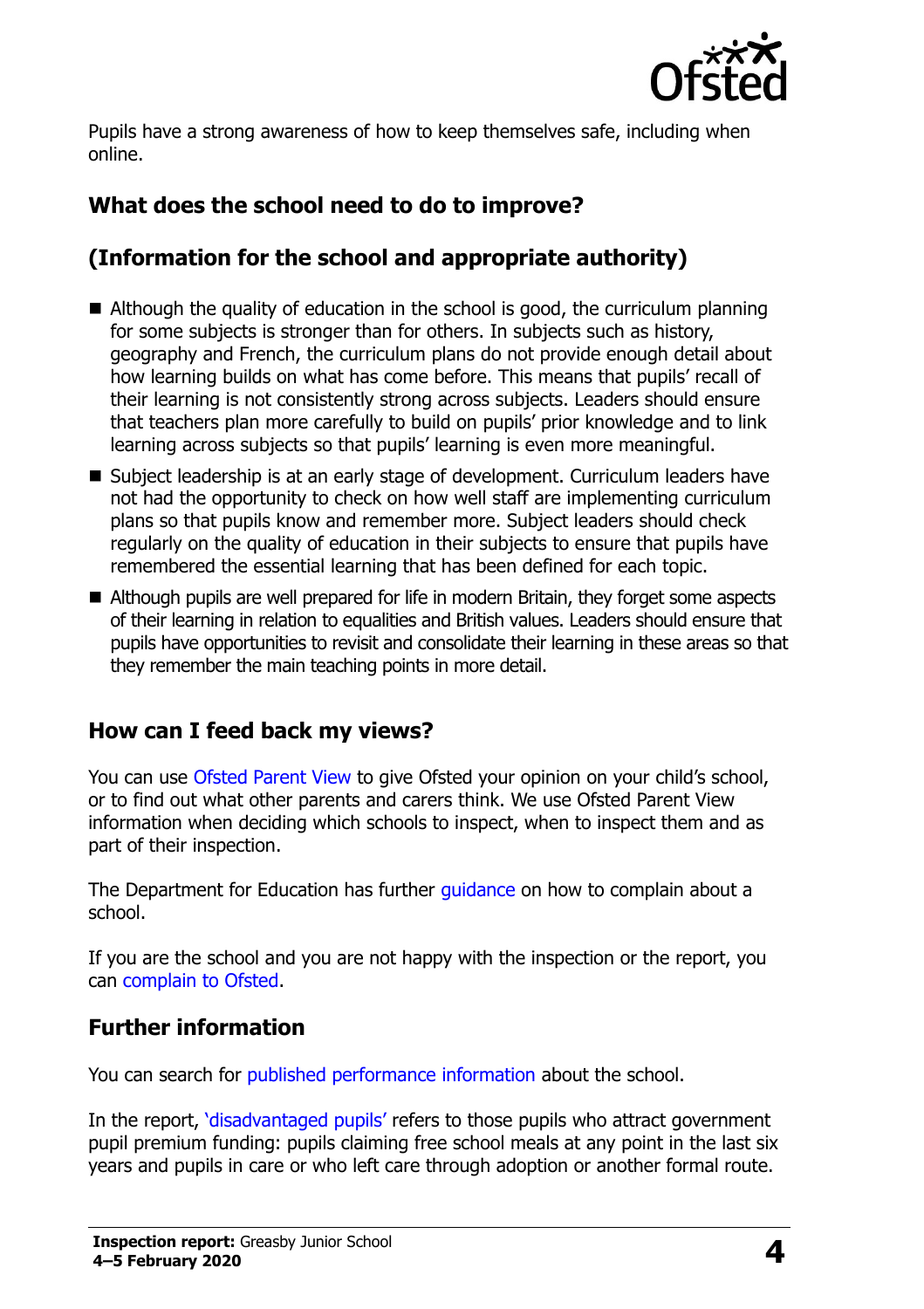

## **School details**

| Unique reference number             | 105026                            |
|-------------------------------------|-----------------------------------|
| <b>Local authority</b>              | Wirral                            |
| <b>Inspection number</b>            | 10122148                          |
| <b>Type of school</b>               | <b>Junior</b>                     |
| <b>School category</b>              | Community                         |
| Age range of pupils                 | 7 to 11                           |
| <b>Gender of pupils</b>             | Mixed                             |
| Number of pupils on the school roll | 245                               |
| <b>Appropriate authority</b>        | The governing body                |
| <b>Chair of governing body</b>      | Mr Nick Birtwistle                |
| <b>Headteacher</b>                  | Mrs Emma Johnson                  |
| Website                             | www.greasby-junior.wirral.sch.uk/ |
| Date of previous inspection         | 9 October 2008                    |

## **Information about this school**

■ The headteacher who was in post at the last inspection left the school in August 2019. There was an interim headteacher in post from September 2019, with a new headteacher being appointed with effect from January 2020.

### **Information about this inspection**

We carried out this inspection under section 8 of the Education Act 2005. We deemed the inspection a section 5 inspection under the same Act.

- We met with the headteacher, deputy headteacher and subject leaders throughout the inspection. We also spoke to governors, teachers and other school staff.
- We met with groups of pupils from across the school to ask them about safeguarding. We reviewed documentation, which included the school's safeguarding policy, the register of the checks carried out on new employees and safeguarding records.
- We also met with pupils to ask them about their learning in a range of subjects and looked at the schemes of work for subjects across the curriculum.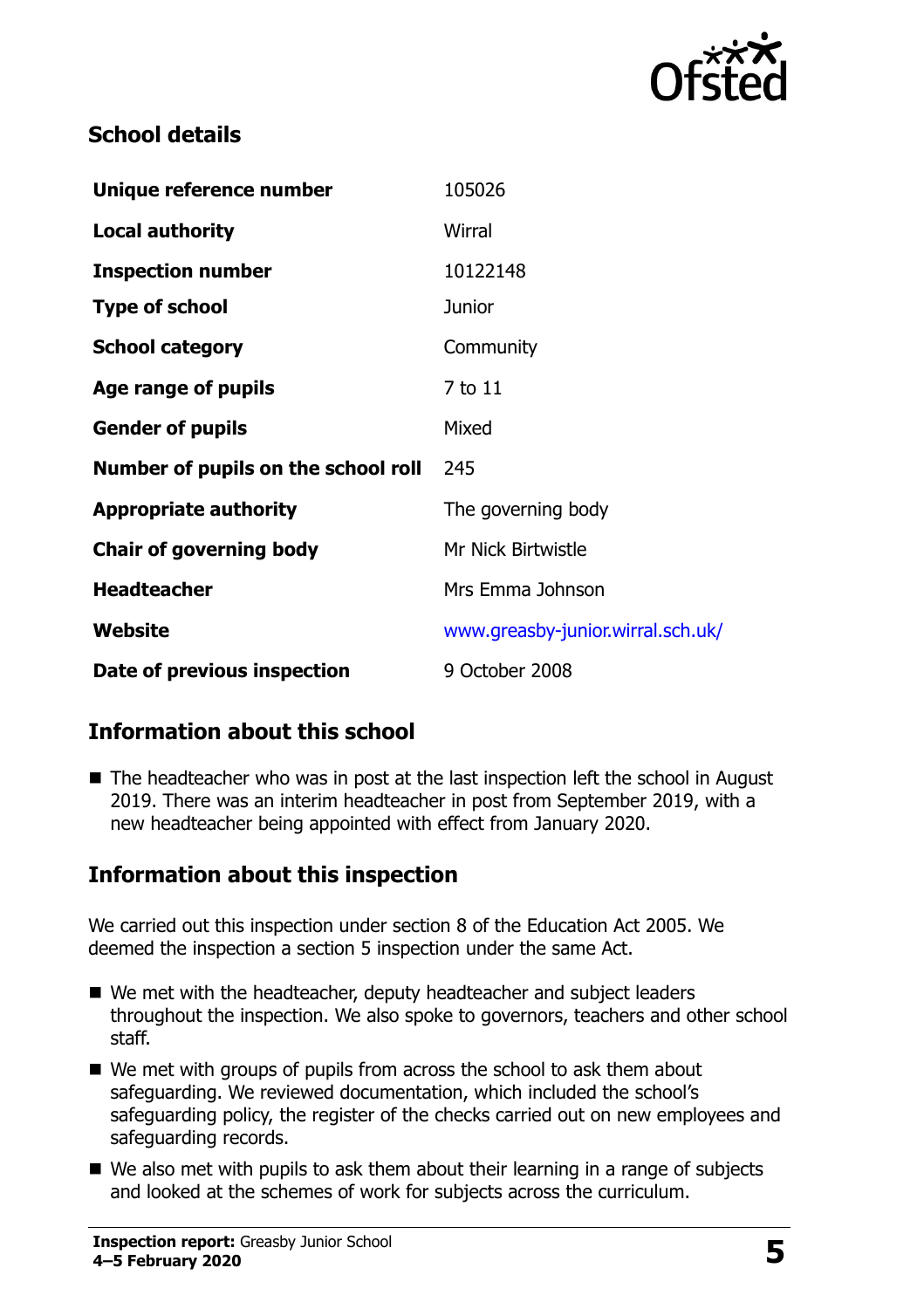

- We observed pupils' behaviour at breaktime and lunchtime and discussed behaviour and bullying with pupils, teachers and senior leaders.
- We took account of documentation, including the school development plan, the school's evaluation of its own effectiveness and documentation about the effectiveness of governors.
- We looked at information about pupils' attendance and the information about pupils who had been taken off the school's roll.
- We did deep dives in these subjects: reading, mathematics, history and PE. For these subjects, we spoke with the headteacher, met with curriculum leaders, teachers and pupils, undertook an analysis of pupils' work and visited lessons. We heard pupils read. We also looked at pupils' work in subjects across the curriculum and met with other subject leaders.

#### **Inspection team**

Steve Bentham, lead inspector Her Majesty's Inspector

David Deane **David Deane David Deane Ofsted Inspector**